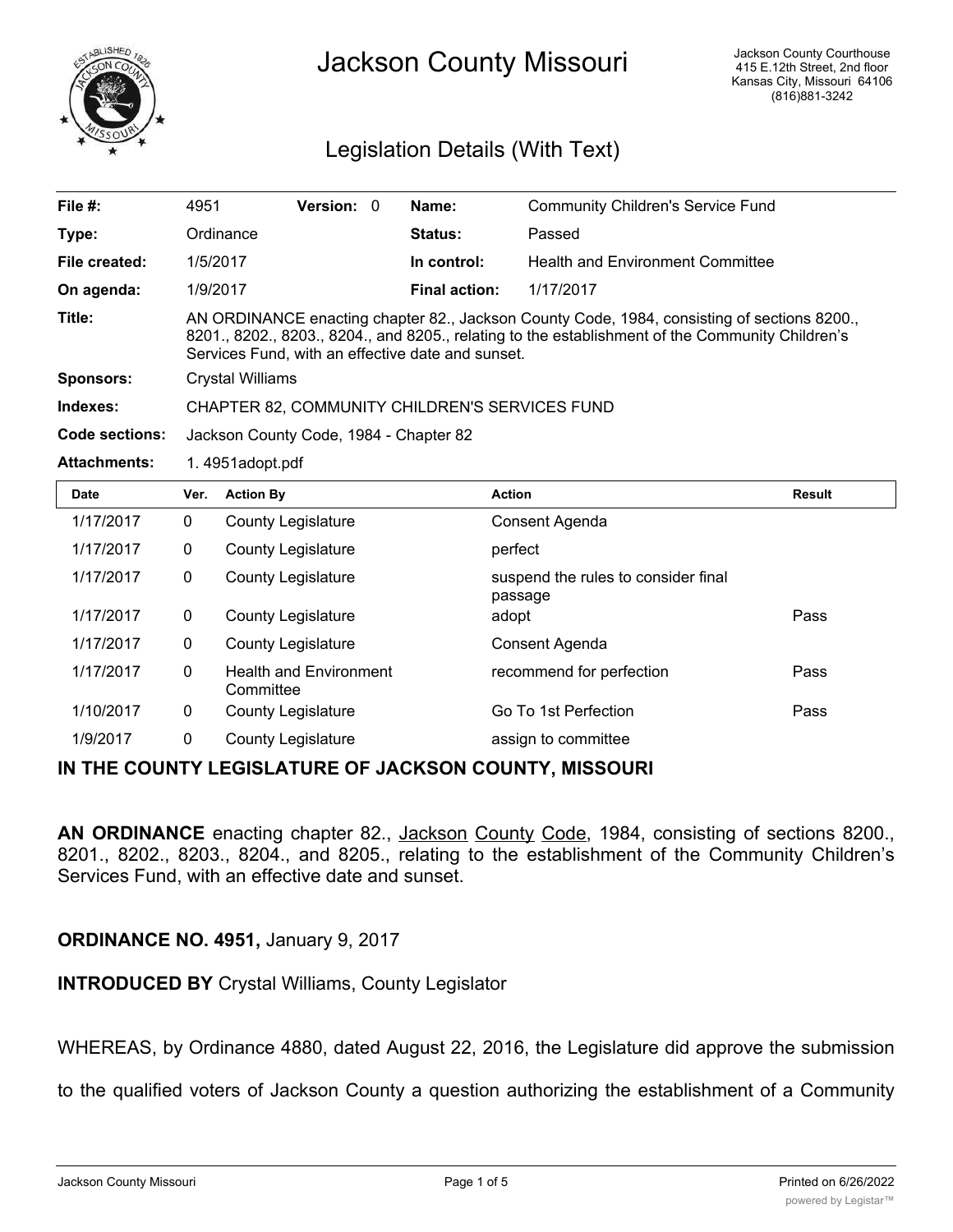Children's Services Fund for the purpose of providing services to protect the well-being and safety of children and youth nineteen years of age or less and to strengthen families, to levy a countywide sales tax of one-eighth of one cent for a period of seven years; and,

WHEREAS, at the general election held on November 8, 2016, the qualified voters of Jackson County did approve this question; and,

WHEREAS, pursuant to sections 67.1775 and 210.861, RSMo, the Legislature hereby approves the establishment of the Community Children's Services Fund; now therefore,

BE IT ORDAINED by the County Legislature of Jackson County, Missouri, as follows:

Section A. Enacting Clause. Chapter 82., Jackson County Code, 1984, consisting of sections 8200., 8201., 8202., 8203., 8204., and 8205., is hereby enacted, to read as follows:

### CHAPTER 82

#### COMMUNITY CHILDREN'S SERVICES FUND

8200. Tax Imposed.

Pursuant to the provision of section 67.1775, RSMo, there is imposed in Jackson County a countywide sales tax at the rate of one-eighth of one percent for the purpose of providing services to protect the well-being and safety of children and youth nineteen years of age or less and to strengthen families.

#### 8201. Community Children's Services Fund, Established.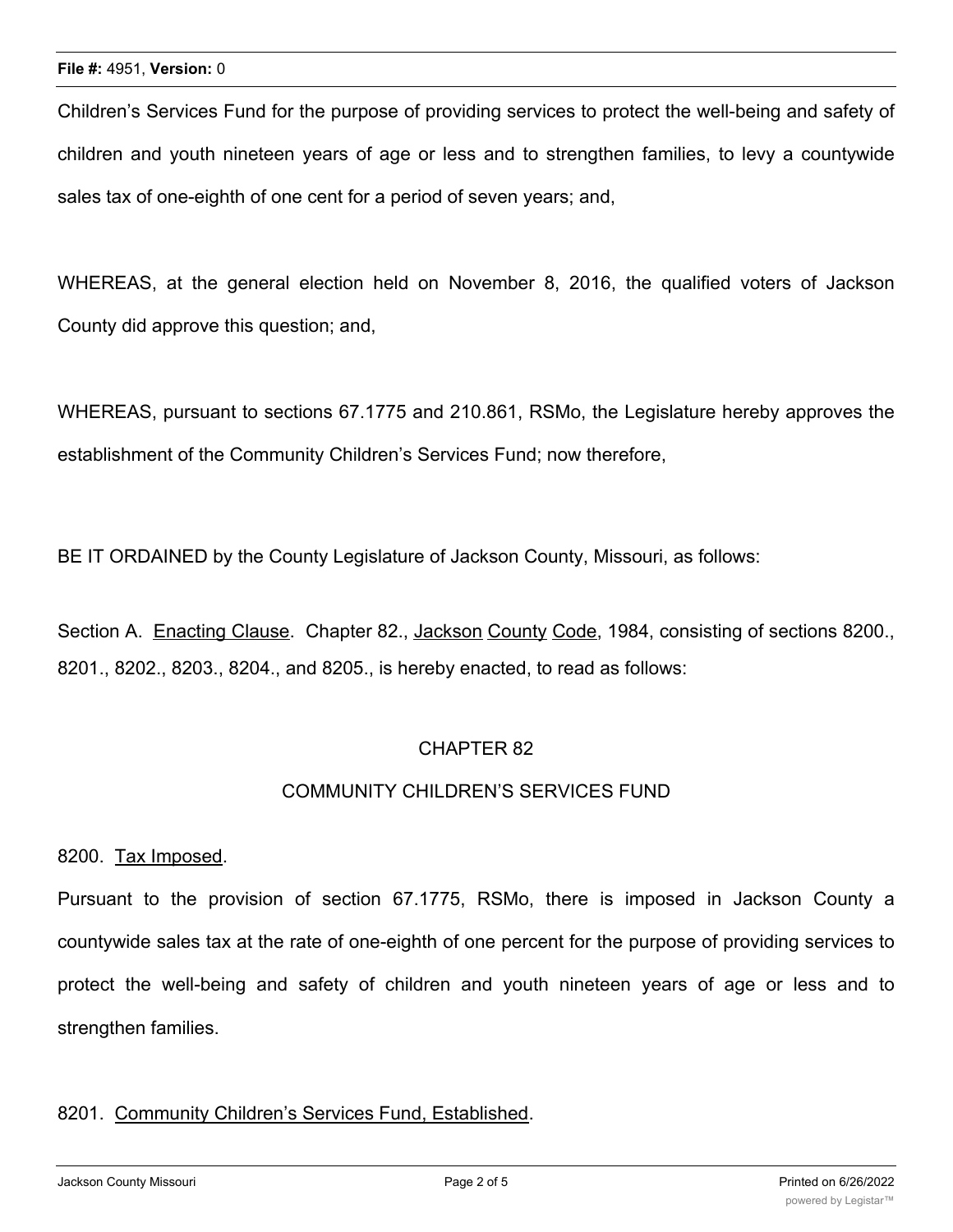#### **File #:** 4951, **Version:** 0

The Jackson County Community Children's Services Fund is established as authorized by section 67.1775 and 210.861, RSMo.

#### 8202. Board of Directors, Established.

The Community Children's Services Fund shall be administered and managed by a Board of Directors.

#### 8203. Board of Directors, Governing Provisions.

The Board of Directors shall consist of nine members, appointed by the County Executive pursuant to article III, section 6.1 of the Jackson County Charter. The following governing provisions shall apply to the Board of Directors:

#### 8203.1 Residency.

All members of the Board of Directors shall be residents of Jackson County, with at least one member residing in each of the six County Legislative districts.

#### 8203.2 Membership Restrictions.

No member of the Board of Directors shall serve on the County Legislature or have any financial interest in or be employed by any agency which is a recipient of any proceeds of the Community Children's Services Fund.

#### 8203.3 Terms.

Each member of the Board of Directors shall serve a term of three years except that of the initial appointees to the Board, three members shall serve initial terms of one year, and three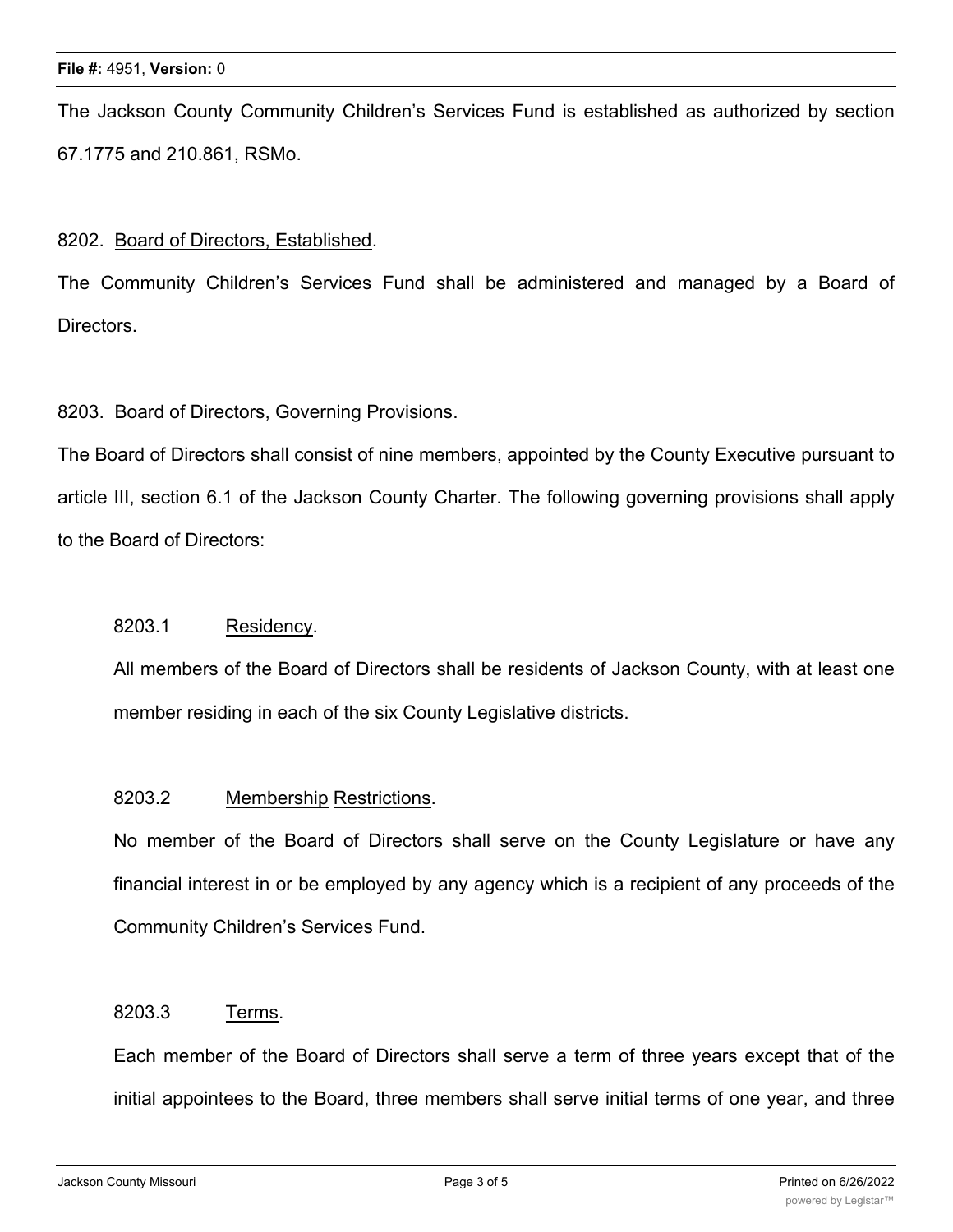members shall serve initial terms of two years. All Board members may be reappointed.

#### 8203.4 Officers.

The Board of Directors shall elect a chairman, vice chairman, treasurer, and such other officers as the Board deems necessary.

#### a. Treasurer's Bond.

The Treasurer of the Board of Directors shall furnish a surety bond or comparable insurance coverage as required by section 210.861.2, RSMo, with the cost of such bond or insurance to be paid by the Board from the Community Children's Services Fund.

#### 8203.5 Compensation.

Members of the Board of Directors shall not receive compensation for their services, but may be reimbursed for their actual and necessary expenses.

#### 8204. Board of Directors, Powers, Duties, and Responsibilities.

The Board of Directors shall have all powers, duties, and responsibilities as are conferred by sections 67.1775 and 210.861, RSMo.

#### 8205. Effective Date and Sunset.

The tax imposed by this chapter shall be collected beginning April 1, 2017. Collections shall cease March 31, 2024, unless the renewal of the tax is authorized by the voters of Jackson County prior to that date.